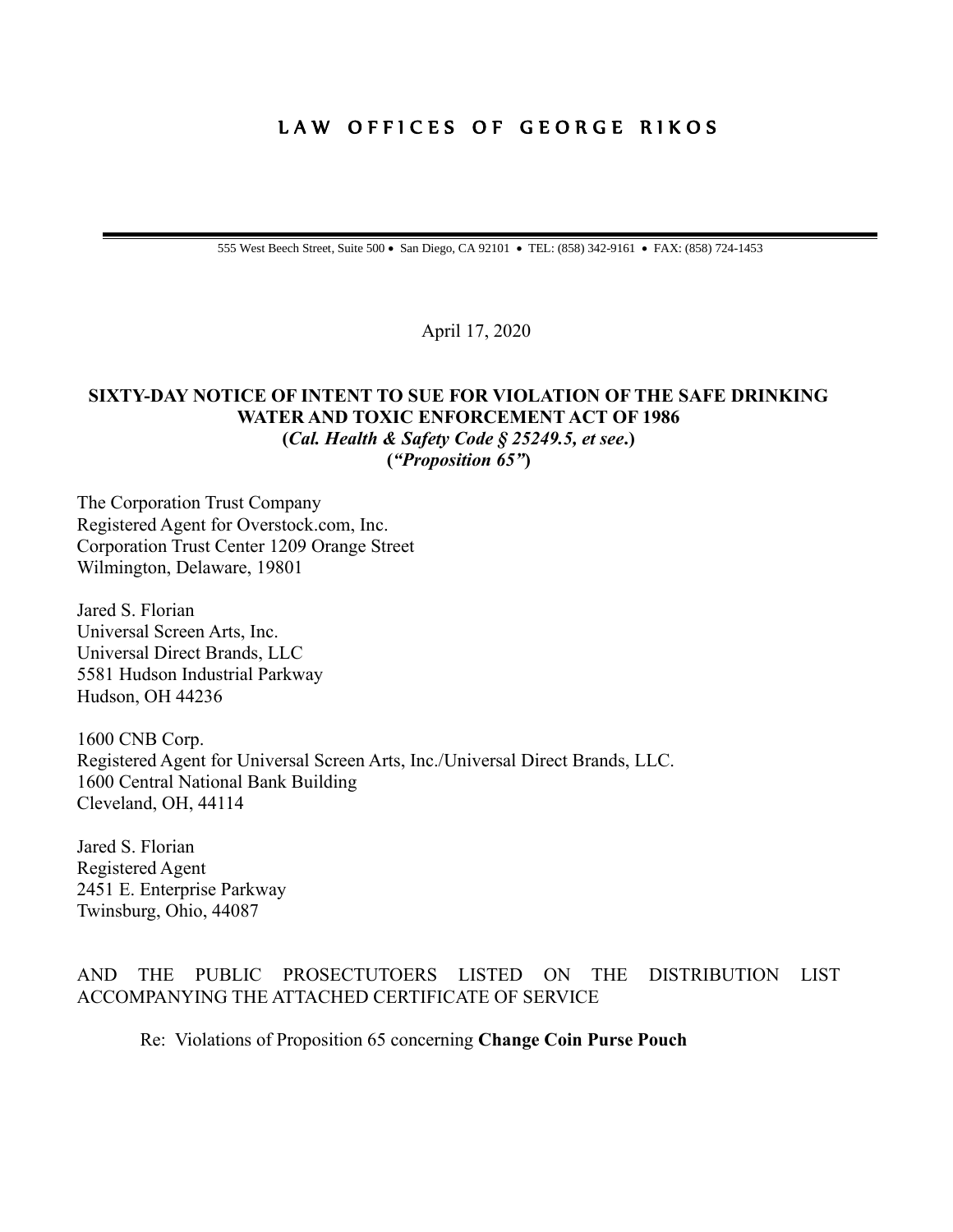Overstock.com/Universal Direct Brands LLC April 17, 2020 Re: Page 2

 $\mathcal{L}_\text{max}$  , where  $\mathcal{L}_\text{max}$  and  $\mathcal{L}_\text{max}$  and  $\mathcal{L}_\text{max}$ 

#### Dear Registered Agent:

**Victoria Jamison**, the noticing entity, whose attorney of record's address is **555 West Beech Street, Suite 500, San Diego, California, 92101**, serves this Notice of Violation ("Notice") upon Overstock.com, Inc., Universal Screen Arts, Inc, Universal Screen Arts, LLC, and Universal Direct Brands, LLC. ("Violator") pursuant to and in compliance with Proposition 65. Violator may contact Law Offices of George Rikos concerning this Notice through its designated person within the entity, George Rikos, Esq. located at 555 West Beech, Street, Suite 500, San Diego, California 92101, Telephone No. (858) 342-9161, email: George@georgerikoslaw.com. This Notice satisfies a prerequisite for Ms. Jamison to commence an action against Violator in any Superior Court of California to enforce Proposition 65. The violations addressed by this Notice occurred at numerous locations in each county in California as reflected in the district attorney addresses listed in the attached distribution list. Ms. Jamison is serving this Notice upon each person or entity responsible for the alleged violations, the California Attorney General, the district attorney for each county where alleged violations occurred, and the City Attorney for each city with a population (according to the most recent decennial census) of over 750,000 located within counties where the alleged violations occurred.

- Victoria Jamison is a resident of the State of California. By sending this Notice, Ms. Jamison is acting "in the public interest" pursuant to Proposition 65. Ms. Jamison is a concerned citizen and resident of California and is dedicated to protecting the environment, improving human health, and supporting environmentally sound practices.
- This Notice concerns violations of the warning prong of Proposition 65, which states that "[n]o person in the course of doing business shall knowingly and intentionally expose any individual to a chemical known to the state to cause cancer or reproductive toxicity without first giving clear and reasonable warning to such individual …" *Cal. Health & Safety Code* § 25249.6.
- **Change Coin Purse Pouch** contain **Diethylhexylphthalate (DEHP)**, which is known to the State of California to cause cancer and birth defects or other reproductive harm. **Diethylhexylphthalate (DEHP)**was added to the Proposition 65 list in 1988.
	- o An exemplar of the violations caused by **Change Coin Purse Pouch,** which is an exemplar product only, includes but is not limited to: **Change Coin Purse Pouch**
- This Notice addresses consumer products exposures. A "[c]onsumer products exposure' is an exposure which results from a person's acquisition, purchase, storage, consumption, or other reasonably foreseeable use of a consumer good, or any exposure that results from receiving a consumer service." *Cal. Code Regs.* 27 § 25602(b).

Violator caused consumer product exposures in violation of Proposition 65 by producing or making available for distribution or sale in California to consumers **Change Coin Purse Pouch**. The packaging for **Change Coin Purse Pouch** (meaning any label or other written, printed or graphic matter affixed to or accompanying the product or its container or wrapper) contains no Proposition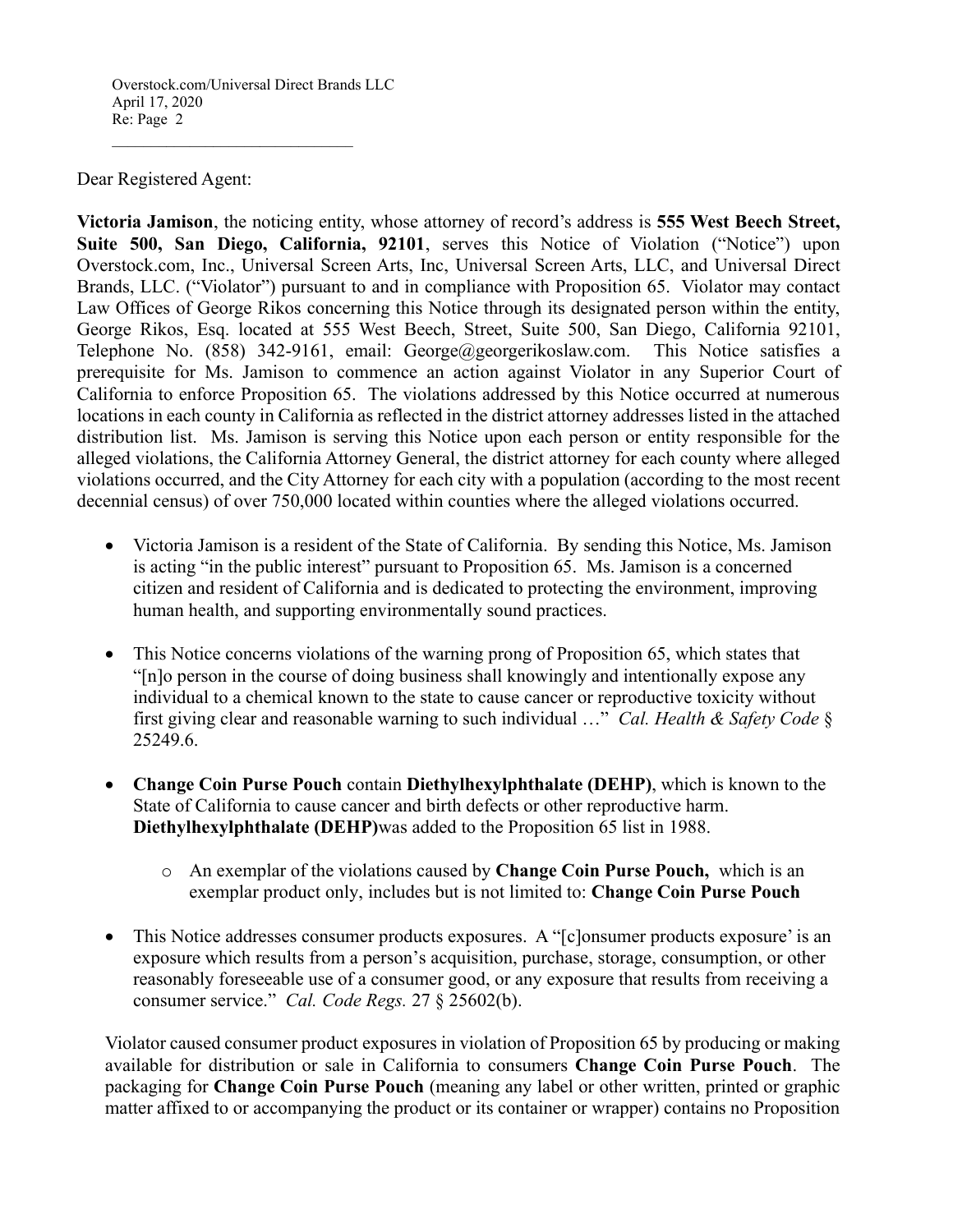$\mathcal{L}_\text{max}$  , where  $\mathcal{L}_\text{max}$  and  $\mathcal{L}_\text{max}$  and  $\mathcal{L}_\text{max}$ 

65-compliant warning. Nor did Violator, with regard to **Change Coin Purse Pouch**, provide a system of signs, public advertising identifying the system and toll-free information services, or any other system, which provided clear and reasonable warnings. Nor did Violator, with regard to **Change Coin Purse Pouch**, provide identification of the product at retail outlets (including but not limited to websites) in a manner that provided a warning through shelf labeling, signs, or a combination thereof.

The principal routes of exposure were dermal and oral contact. Persons sustain exposures by using, handling, or carrying the purse without wearing gloves or by touching bare skin or mucous membranes with or without gloves after handling the purse, as well as direct and indirect hand to mouth contact, hand to mucous membrane, trans-dermal absorption as well as through environmental mediums that carry the DEHP once contained within the purse .

Proposition 65 requires that notice of intent to sue be given to the violator(s) sixty (60) days before the suit is filed. *Cal. Health & Safety Code* § 25249.7(d)(1). With this letter, Ms. Jamison gives notice of the alleged violation to Violators and the appropriate governmental authorities. In absence of any action by the appropriate governmental authorities within sixty (60) calendar days of the sending of this notice (plus five (5) calendar days because the place of address is within the State of California), Ms. Jamison may file suit. *See Cal. Health & Safety Code* § 25249.7(d)(1); *Cal. Code Regs.* 27 § 25903(d)(1); and *Cal. Code Civ. Proc.* § 1013. Ms. Jamison remains open to discussing the possibility of resolving its grievances short of formal litigation.

With the copy of this notice submitted to the Violators, a copy of the following is attached: The Safe Drinking Water and Toxic Enforcement Act of 1986 (Proposition 65): A Summary.

Dated: April 17, 2020

\_\_\_\_\_\_\_\_\_\_\_\_\_\_\_\_\_\_\_\_\_\_\_\_\_\_\_\_\_\_\_\_

George Rikos, Esq. Attorney for Victoria Jamison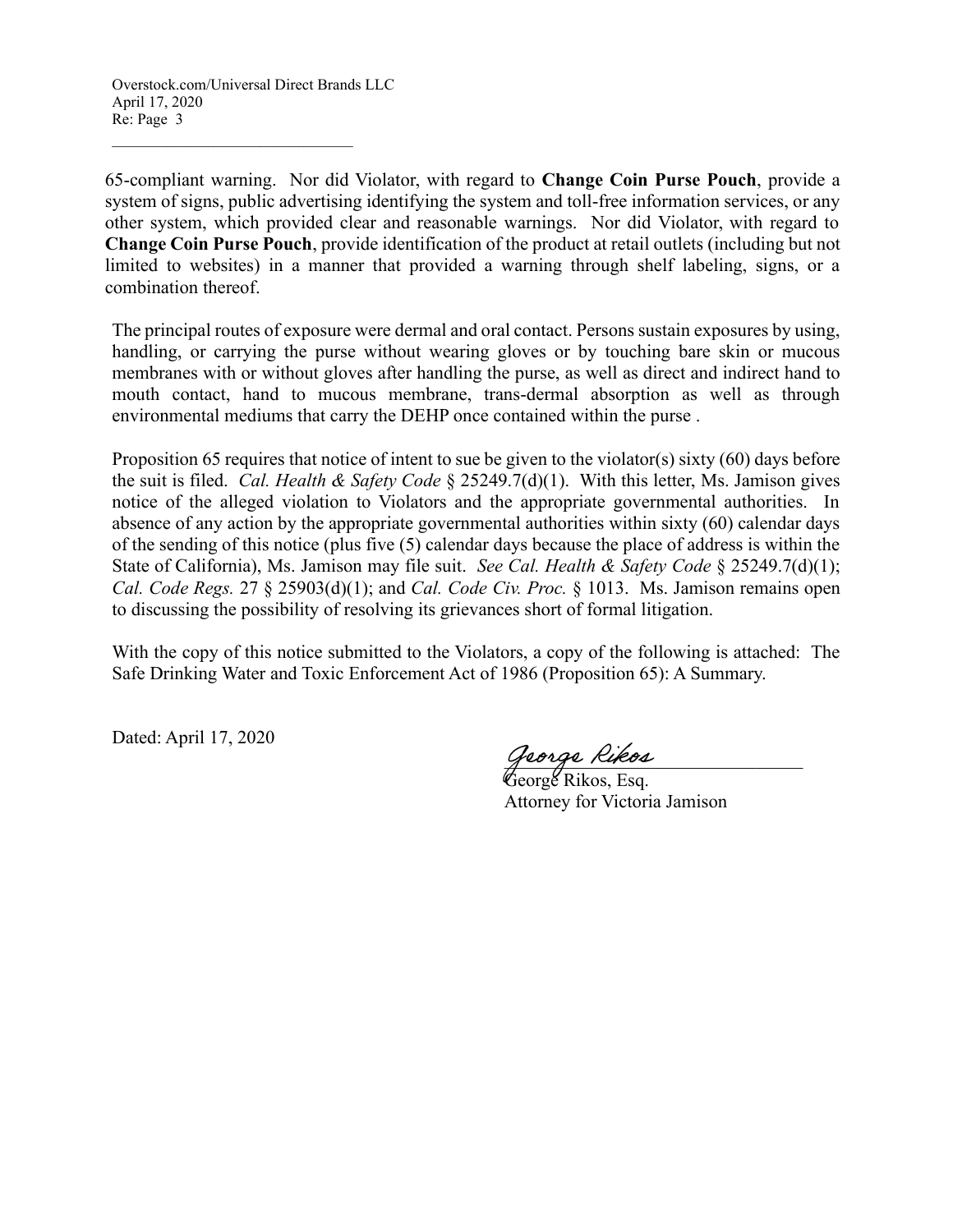#### **APPENDIX A**

## OFFICE OF ENVIRONMENTAL HEALTH HAZARD ASSESSMENT CALIFORNIA ENVIRONMENTAL PROTECTION AGENCY

## THE SAFE DRINKING WATER AND TOXIC ENFORCEMENT ACT OF 1986 (PROPOSITION 65): A SUMMARY

The following summary has been prepared by the California Office of Environmental Health Hazard Assessment (OEHHA), the lead agency for the implementation of the Safe Drinking Water and Toxic Enforcement Act of 1986 (commonly known as "Proposition 65"). A copy of this summary must be included as an attachment to any notice of violation served upon an alleged violator of the Act. The summary provides basic information about the provisions of the law, and is intended to serve only as a convenient source of general information. It is not intended to provide authoritative guidance on the meaning or application of the law. The reader is directed to the statute and OEHHA implementing regulations (see citations below) for further information.

FOR INFORMATION CONCERNING THE BASIS FOR THE ALLEGATIONS IN THE NOTICE RELATED TO YOUR BUSINESS, CONTACT THE PERSON IDENTIFIED ON THE NOTICE.

The text of Proposition 65 (Health and Safety Code Sections 25249.5 through 25249.13) is available online at: http://oehha.ca.gov/prop65/law/P65law72003.html. Regulations that provide more specific guidance on compliance, and that specify procedures to be followed by the State in carrying out certain aspects of the law, are found in Title 27 of the California Code of Regulations, sections 25102 through 27001.<sup>1</sup> These implementing regulations are available online at: http://oehha.ca.gov/prop65/law/P65Regs.html.

ŧ.

#### **WHAT DOES PROPOSITION 65 REQUIRE?**

**The "Proposition 65 List."** Under Proposition 65, the lead agency (OEHHA) publishes a list of chemicals that are known to the State of California to cause cancer and/or reproductive toxicity. Chemicals are placed on the Proposition 65 list if they are known to cause cancer and/or birth defects or other reproductive harm, such as damage to

<sup>&</sup>lt;sup>1</sup> All further regulatory references are to sections of Title 27 of the California Code of Regulations unless otherwise indicated. The statute, regulations and relevant case law are available on the OEHHA website at: http://www.oehha.ca.gov/prop65/law/index.html.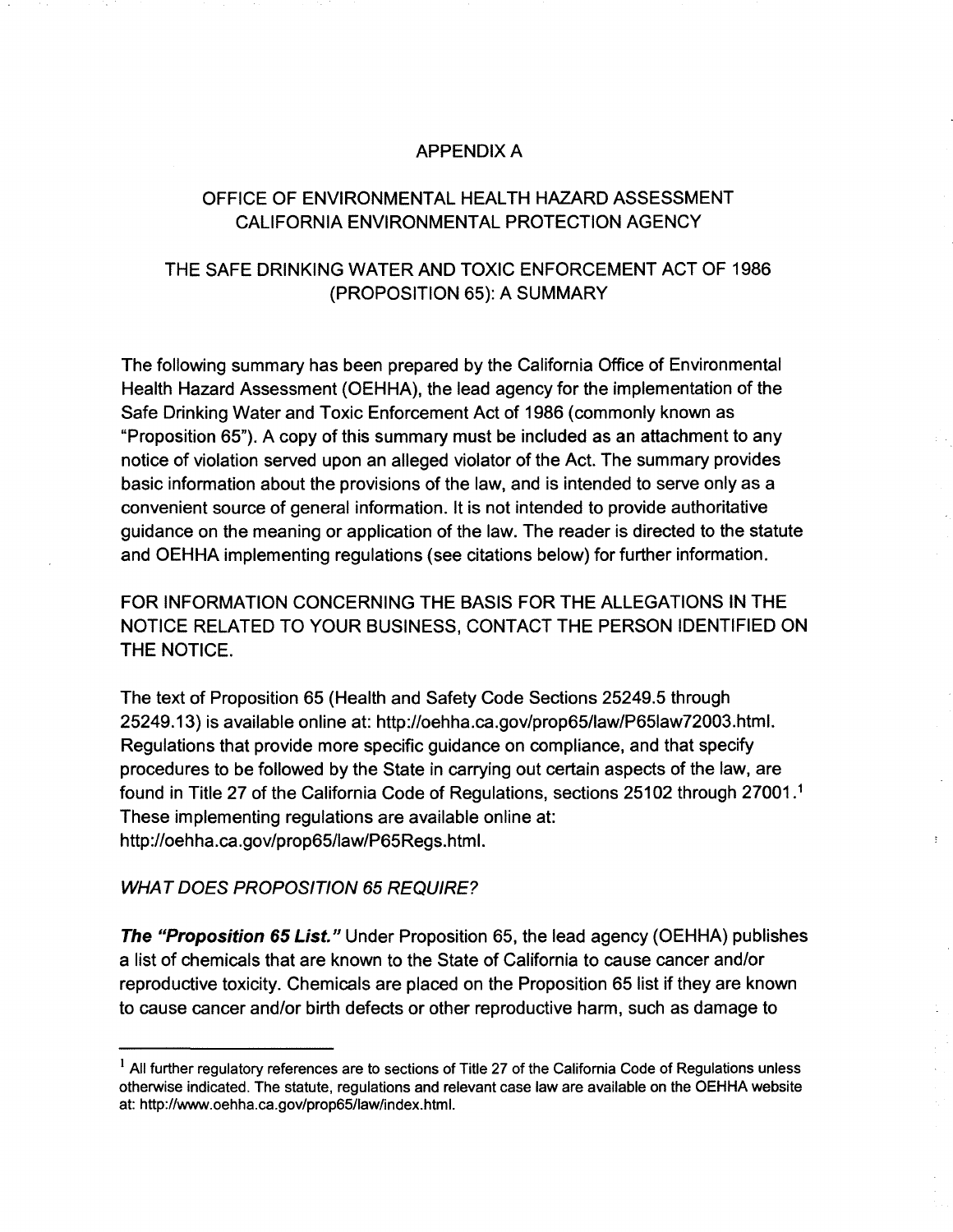female or male reproductive systems or to the developing fetus. This list must be updated at least once a year. The current Proposition 65 list of chemicals is available on the OEHHA website at: http://www.oehha.ca.gov/prop65/prop65 list/Newlist.html.

Only those chemicals that are on the list are regulated under Proposition 65. Businesses that produce, use, release or otherwise engage in activities involving listed chemicals must comply with the following:

 $\hat{\epsilon}_i$ 

**Clear and reasonable warnings.** A business is required to warn a person before "knowingly and intentionally" exposing that person to a listed chemical unless an exemption applies. The warning given must be "clear and reasonable." This means that the warning must: (1) clearly make known that the chemical involved is known to cause cancer, or birth defects or other reproductive harm; and (2) be given in such a way that it will effectively reach the person before he or she is exposed to that chemical. Some exposures are exempt from the warning requirement under certain circumstances discussed below.

**Prohibition from discharges into drinking water.** A business must not knowingly discharge or release a listed chemical into water or onto land where it passes or probably will pass into a source of drinking water. Some discharges are exempt from this requirement under certain circumstances discussed below.

## DOES PROPOSITION 65 PROVIDE ANY EXEMPTIONS?

Yes. You should consult the current version of the statute and regulations (http://www.oehha.ca.gov/prop65/law/index.html) to determine all applicable exemptions, the most common of which are the following:

Grace Period. Proposition 65 warning requirements do not apply until 12 months after the chemical has been listed. The Proposition 65 discharge prohibition does not apply to a discharge or release of a chemical that takes place less than 20 months after the listing of the chemical.

Governmental agencies and public water utilities. All agencies of the federal, state or local government, as well as entities operating public water systems, are exempt.

**Businesses with nine or fewer employees.** Neither the warning requirement nor the discharge prohibition applies to a business that employs a total of nine or fewer employees. This includes all employees, not just those present in California.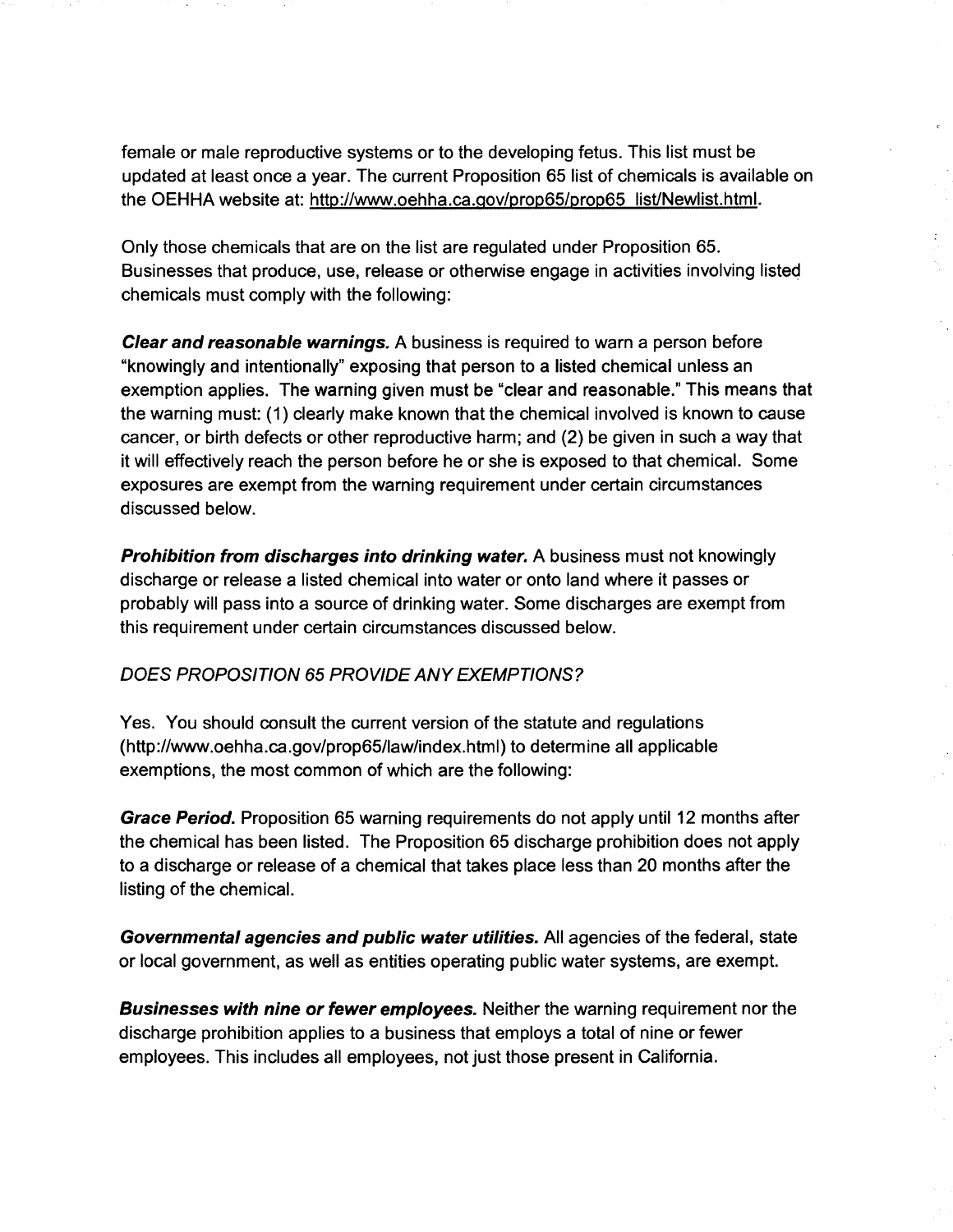**Exposures that pose no significant risk of cancer.** For chemicals that are listed under Proposition 65 as known to the State to cause cancer, a warning is not required if the business causing the exposure can demonstrate that the exposure occurs at a level that poses "no significant risk." This means that the exposure is calculated to result in not more than one excess case of cancer in 100,000 individuals exposed over a 70-year lifetime. The Proposition 65 regulations identify specific "No Significant Risk Levels" (NSRLs) for many listed carcinogens. Exposures below these levels are exempt from the warning requirement. See OEHHA's website at:

http://www.oehha.ca.gov/prop65/getNSRLs.html for a list of NSRLs, and Section 25701 et seq. of the regulations for information concerning how these levels are calculated.

Exposures that will produce no observable reproductive effect at 1,000 times the level in question. For chemicals known to the State to cause reproductive toxicity, a warning is not required if the business causing the exposure can demonstrate that the exposure will produce no observable effect, even at 1,000 times the level in question. In other words, the level of exposure must be below the "no observable effect level" divided by 1,000. This number is known as the Maximum Allowable Dose Level (MADL). See OEHHA's website at: http://www.oehha.ca.gov/prop65/getNSRLs.html for a list of MADLs, and Section 25801 *et seq.* of the regulations for information concerning how these levels are calculated.

**Exposures to Naturally Occurring Chemicals in Food.** Certain exposures to chemicals that naturally occur in foods (i.e., that do not result from any known human activity, including activity by someone other than the person causing the exposure) are exempt from the warning requirements of the law. If the chemical is a contaminant<sup>2</sup> it must be reduced to the lowest level feasible. Regulations explaining this exemption can be found in Section 25501.

Discharges that do not result in a "significant amount" of the listed chemical entering any source of drinking water. The prohibition from discharges into drinking water does not apply if the discharger is able to demonstrate that a "significant amount" of the listed chemical has not, does not, or will not pass into or probably pass into a source of drinking water, and that the discharge complies with all other applicable laws, regulations, permits, requirements, or orders. A "significant amount" means any detectable amount, except an amount that would meet the "no significant risk" level for chemicals that cause cancer or that is 1,000 times below the "no observable effect" level for chemicals that cause reproductive toxicity, if an individual were exposed to that amount in drinking water.

<sup>&</sup>lt;sup>2</sup> See Section  $25501(a)(4)$ .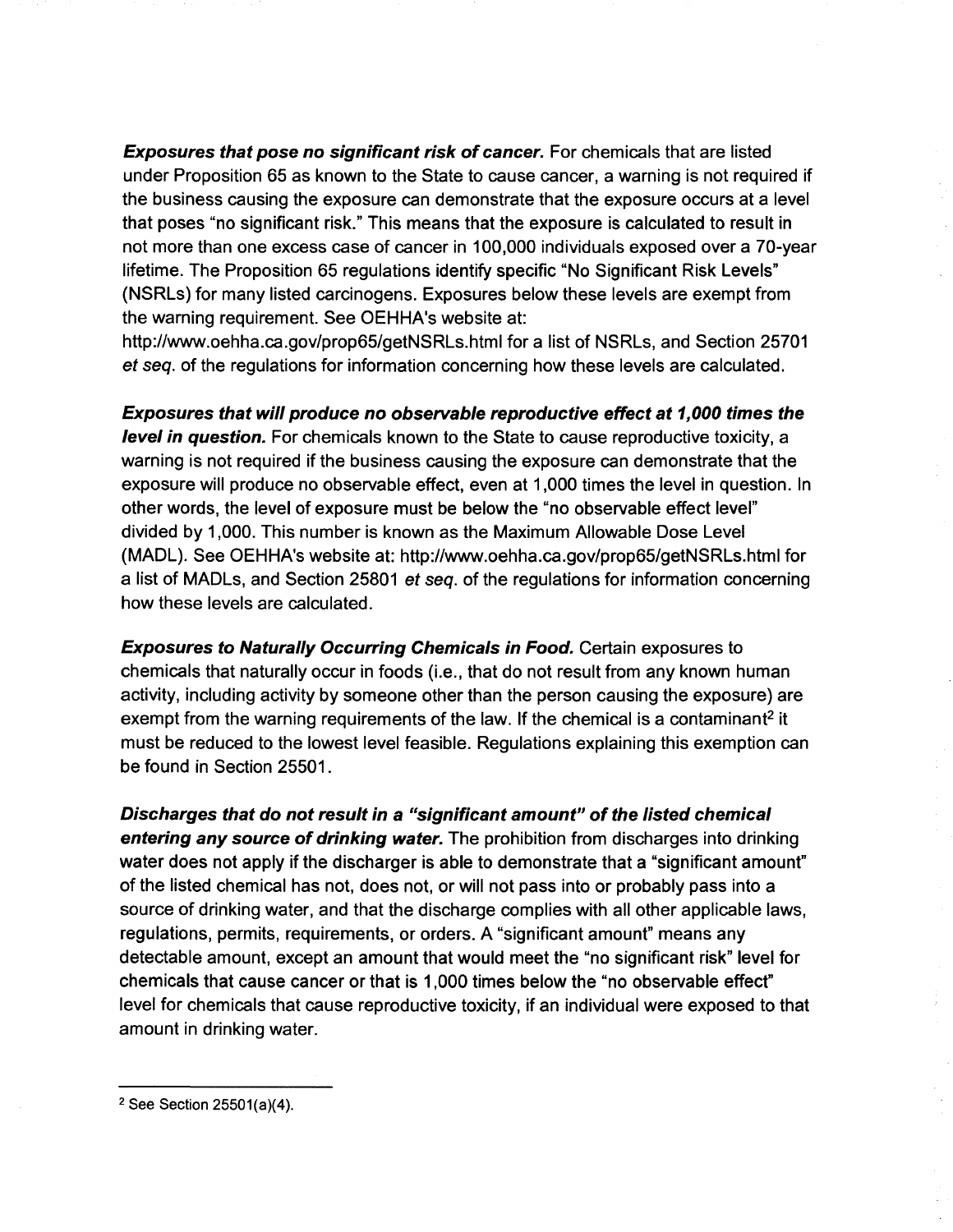## **HOW IS PROPOSITION 65 ENFORCED?**

Enforcement is carried out through civil lawsuits. These lawsuits may be brought by the Attorney General, any district attorney, or certain city attorneys. Lawsuits may also be brought by private parties acting in the public interest, but only after providing notice of the alleged violation to the Attorney General, the appropriate district attorney and city attorney, and the business accused of the violation. The notice must provide adequate information to allow the recipient to assess the nature of the alleged violation. The notice must comply with the information and procedural requirements specified in Section 25903 of Title 27 and sections 3100-3103 of Title 11. A private party may not pursue an independent enforcement action under Proposition 65 if one of the governmental officials noted above initiates an enforcement action within sixty days of the notice.

A business found to be in violation of Proposition 65 is subject to civil penalties of up to \$2,500 per day for each violation. In addition, the business may be ordered by a court to stop committing the violation.

A private party may not file an enforcement action based on certain exposures if the alleged violator meets specific conditions. For the following types of exposures, the Act provides an opportunity for the business to correct the alleged violation:

- An exposure to alcoholic beverages that are consumed on the alleged violator's premises to the extent onsite consumption is permitted by law;
- An exposure to a Proposition 65 listed chemical in a food or beverage prepared and sold on the alleged violator's premises that is primarily intended for immediate consumption on- or off-premises. This only applies if the chemical was not intentionally added to the food, and was formed by cooking or similar preparation of food or beverage components necessary to render the food or beverage palatable or to avoid microbiological contamination;
- An exposure to environmental tobacco smoke caused by entry of persons (other than employees) on premises owned or operated by the alleged violator where smoking is permitted at any location on the premises;
- An exposure to listed chemicals in engine exhaust, to the extent the exposure occurs inside a facility owned or operated by the alleged violator and primarily intended for parking non-commercial vehicles.

If a private party alleges that a violation occurred based on one of the exposures described above, the private party must first provide the alleged violator a notice of special compliance procedure and proof of compliance form.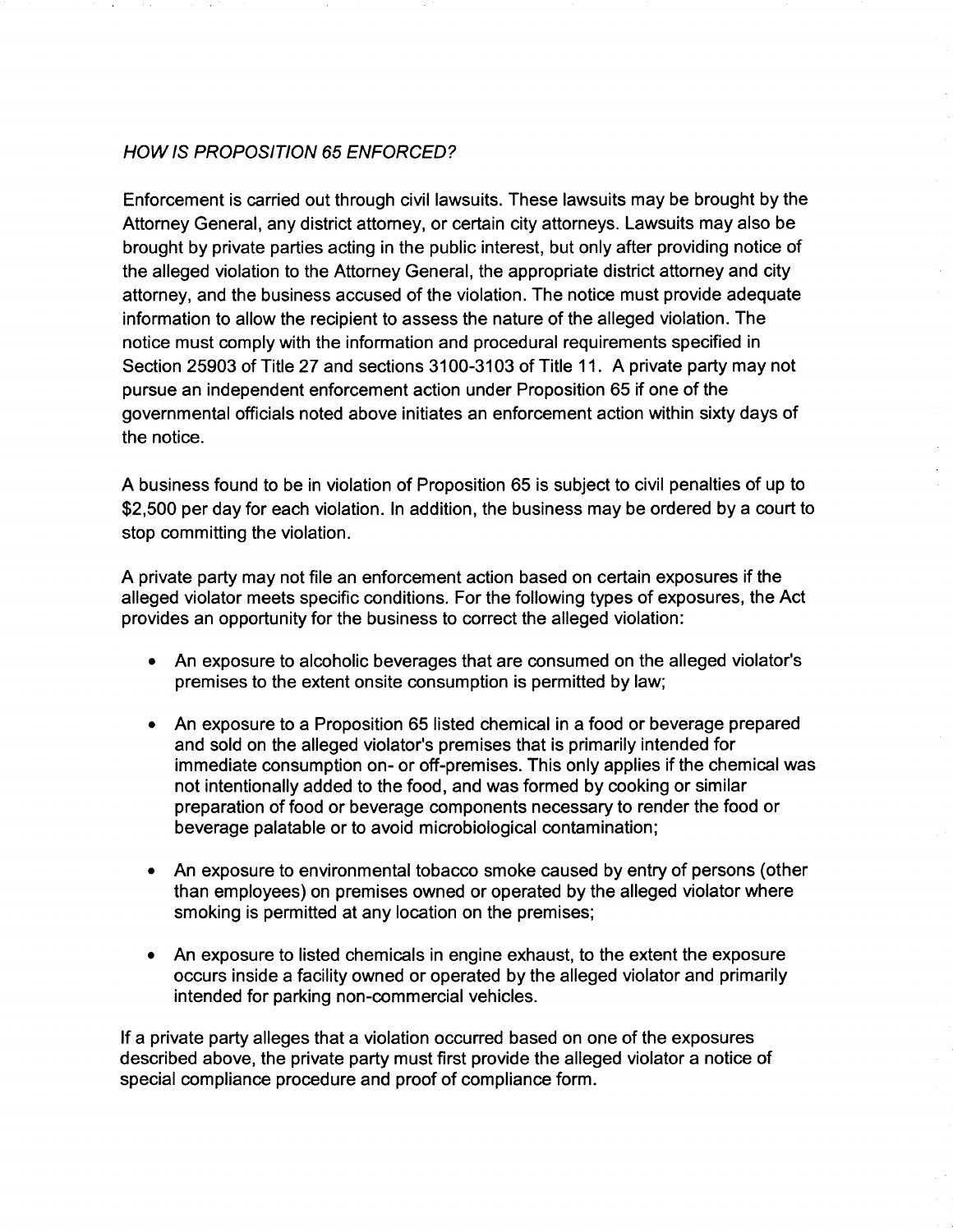A copy of the notice of special compliance procedure and proof of compliance form is included in Appendix B and can be downloaded from OEHHA's website at: http://oehha.ca.gov/prop65/law/p65law72003.html.

FOR FURTHER INFORMATION ABOUT THE LAW OR REGULATIONS...

Contact the Office of Environmental Health Hazard Assessment's Proposition 65 Implementation Office at (916) 445-6900 or via e-mail at P65Public.Comments@oehha.ca.gov.

Revised: May 2017

NOTE: Authority cited: Section 25249.12, Health and Safety Code. Reference: Sections 25249.5, 25249.6, 25249.7, 25249.9, 25249.10 and 25249.11, Health and Safety Code.

 $\frac{1}{2}$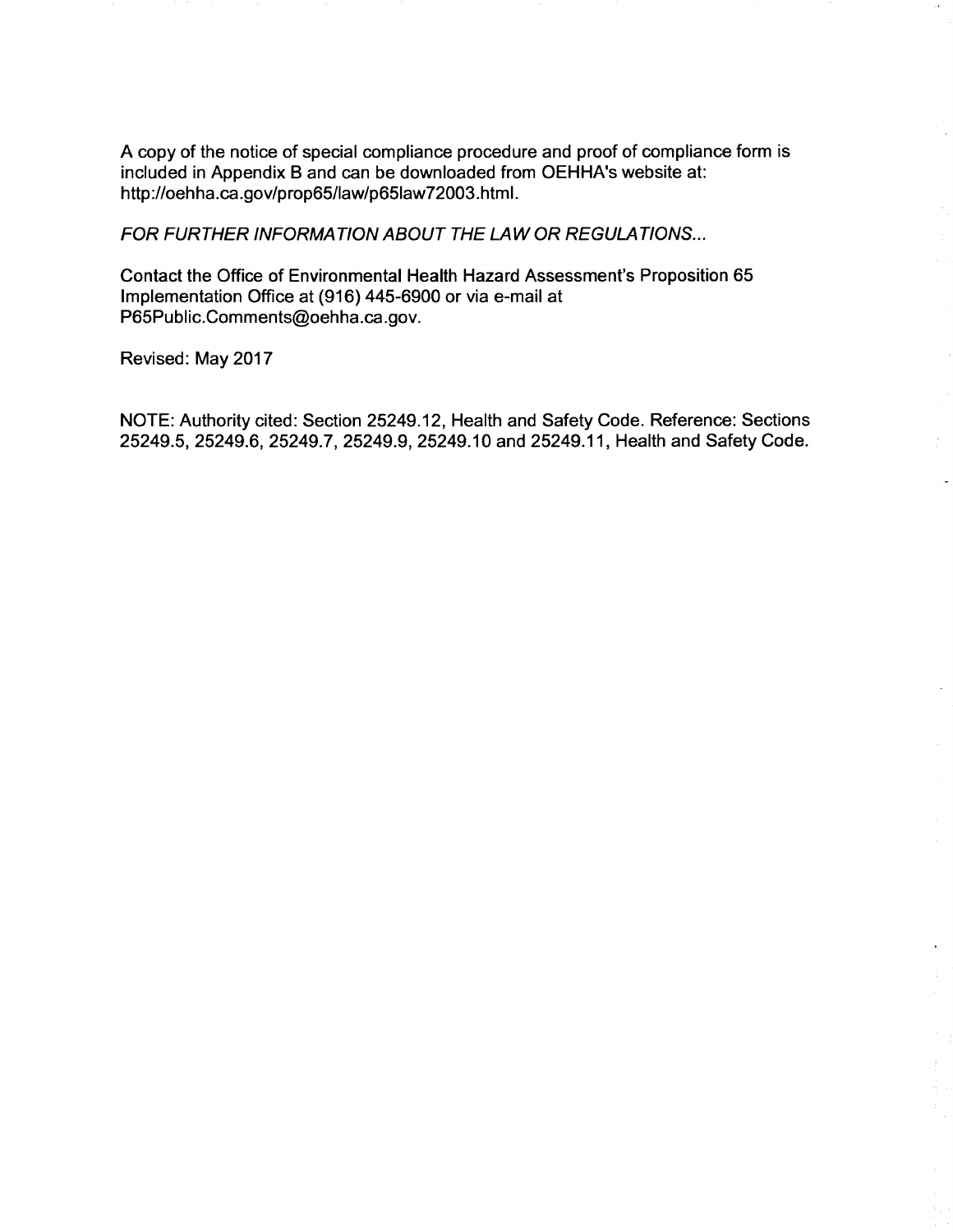## **CERTIFICATE OF MERIT**

Health & Safety Code Section 25249.7(d)

I, George Rikos, hereby declares:

- 1. This Certificate of Merit accompanies the attached sixty-day notice(s) in which it is alleged the party(s) identified in the notice(s) has violated Health and Safety Code section 25249.6 by failing to provide clear and reasonable warnings.
- 2. I am the attorney for the noticing party.
- 3. I have consulted with at least one person with relevant and appropriate experience or expertise who has reviewed facts, studies, or other data regarding the exposure to the listed chemical that is subject of the action.
- 4. Based on the information obtained through those consultations, and on all other information in my possession, I believe there is a reasonable and meritorious case for the private action. I understand that "reasonable and meritorious case for the private action" means that the information provides a credible basis that all elements of the plaintiffs' case can be established, and the information did not prove that the alleged violator will be able to establish any of the affirmative defenses set forth in the statute.
- 5. The copy of this Certificate of Merit served on the Attorney General attaches to it factual information sufficient to establish the basis for this certificate, including the information identified in Health and Safety Code section 25249.7(h)(2), i.e., (1) the identity of the persons consulted with and relied on by the certified, and (2) the facts, studies, or other data reviewed by those persons.

Dated: April 17, 2020  $\qquad \qquad$  By: George Rikes George Rikos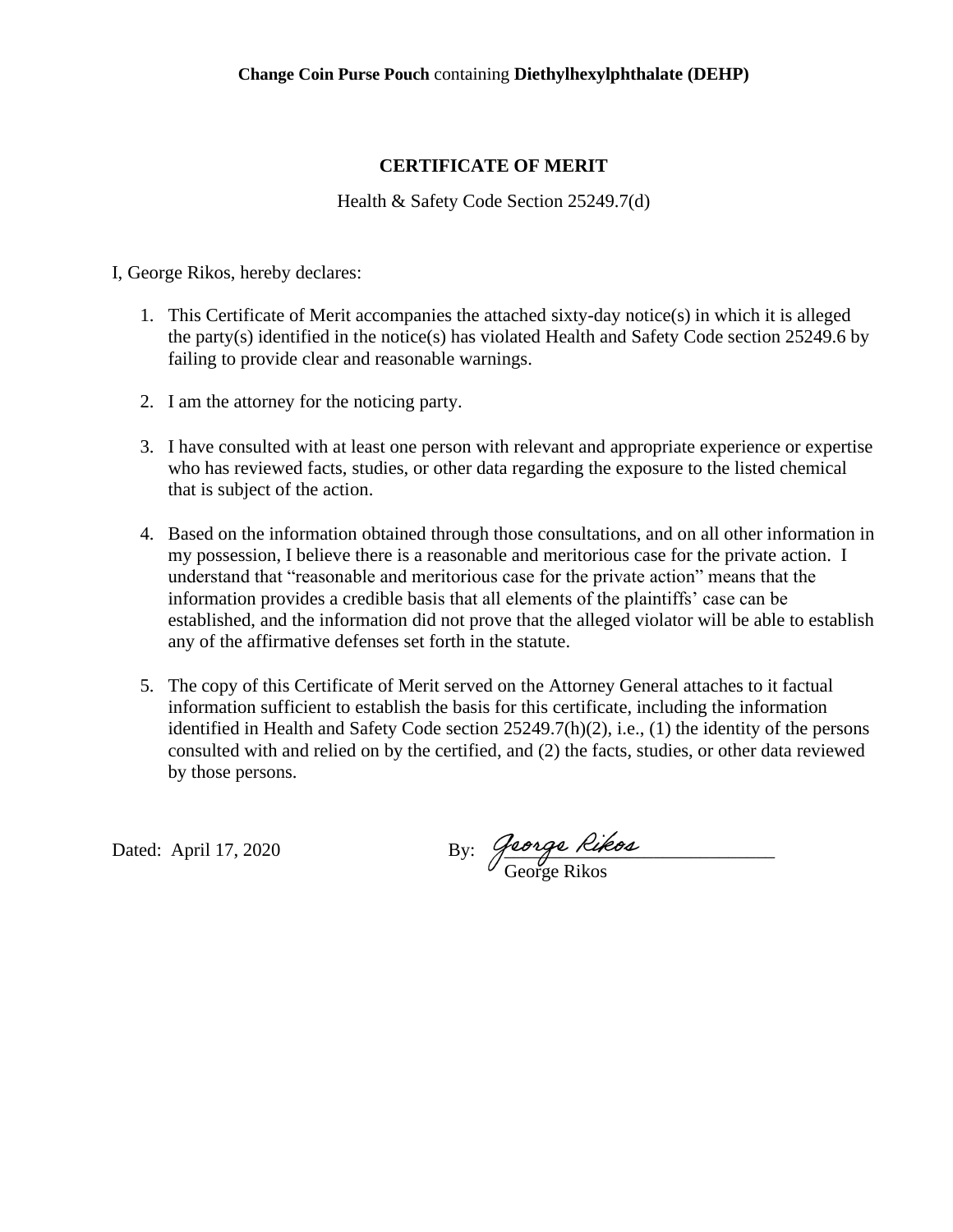#### **CERTIFICATE OF SERVICE**

#### Health & Safety Code Section 25249.7(d)

I am over the age of 18 and not a party to this case. I am a resident of employed in the county where the mailing occurred. My business address is 555 West Beech St., Suite 500, San Diego, California 92101.

ON THE DATE SHOWN BELOW, I CAUSED TO BE SERVED THE FOLLOWING:

- 1) 60-Day Notice of Intent to Sue Under Health & Safety Code Section 25249.6
- 2) Certificate of Merit: Health and Safety Code Section 25249.7(d)
- 3) Certificate of Merit (Attorney General Copy): Factual information sufficient to establish the basis of the certificate of merit (*only sent to Attorney General*)

4) The Safe Drinking Water and Toxic Enforcement Act of 1986 (Proposition 65): A Summary by enclosing copies of the same in a sealed envelope, along with an unsigned copy of this declaration, addressed to each person shown below and depositing the envelope in the U.S. mail with the postage fully prepaid. Place of Mailing: San Diego, California

#### **Name and address of each party to whom documents were mailed:**

The Corporation Trust Company Registered Agent for Overstock.com, Inc. Corporation Trust Center 1209 Orange Street Wilmington, Delaware, 19801

Jared S. Florian Universal Screen Arts, Inc. Universal Direct Brands, LLC 5581 Hudson Industrial Parkway Hudson, OH 44236

1600 CNB Corp. Registered Agent for Universal Screen Arts, Inc./Universal Direct Brands, LLC. 1600 Central National Bank Building Cleveland, OH, 44114

Jared S. Florian Registered Agent 2451 E. Enterprise Parkway Twinsburg, Ohio, 44087

## **Name and address of each public prosecutor to whom documents were mailed:**

## **SEE ATTACHED SERVICE LIST**

I declare under penalty of perjury under the laws of the State of California that the foregoing is true and correct.

Date of Mailing: April 17, 2020 By:  $\frac{\partial^2 u}{\partial x \partial y}$  River

George Rikos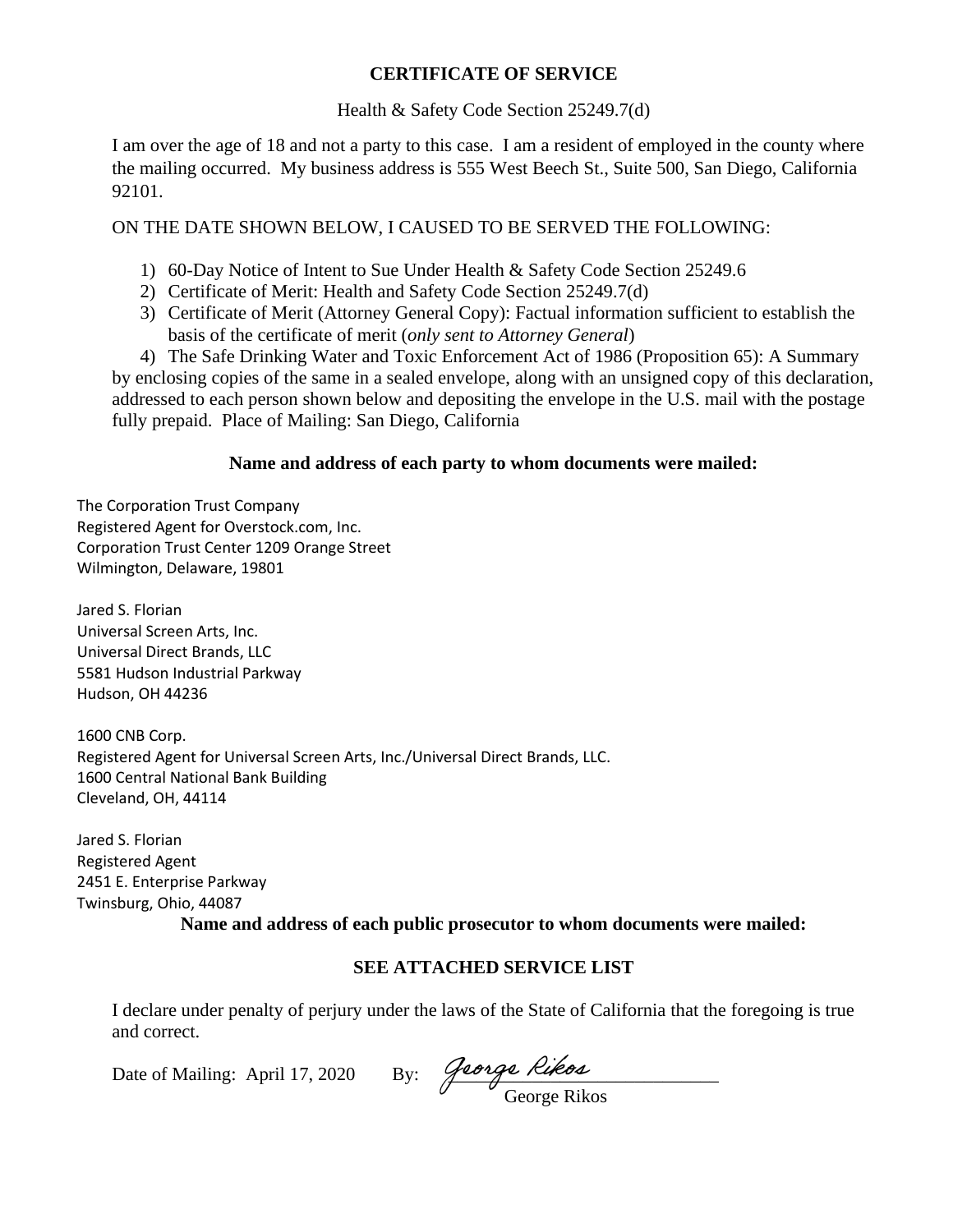## on **MAIL SERVICE LIST**

The Honorable Michael Atwell Alpine County District Attorney P.O. Box 248 Markleeville, CA 96120

The Honorable Todd Riebe Amador County District Attorney 708 Court Street Jackson, CA 95642

The Honorable Michael Ramsey Butte County District Attorney 25 County Center Drive, Suite 245 Oroville, CA 95965

The Honorable Barbara Yook Calaveras County District Attorney 891 Mountain Ranch Road San Andreas, CA 95249

The Honorable Matthew R. Beauchamp Colusa County District Attorney 346 Fifth Street, Suite 101 Colusa, CA 95932

The Honorable Diana Becton Contra Costa County District Attorney 900 Ward Street Martinez, CA 94553

Del Norte County District Attorney 450 H Street, Room 171 Crescent City, CA 95531

The Honorable Vern Pierson El Dorado County District Attorney 515 Main Street Placerville, CA 95667

The Honorable Lisa Smittcamp Fresno County District Attorney 2220 Tulare Street, Suite 1000 Fresno, CA 93721

The Honorable Dwayne Stewart Glenn County District Attorney P.O. Box 430 Willows, CA 95988

The Honorable Maggie Fleming Humboldt County District Attorney 825 5th Street, Fourth Floor Eureka, CA 95501

The Honorable Gilbert Otero Imperial County District Attorney 940 West Main Street, Suite 102 El Centro, CA 92243

The Honorable Thomas Hardy Inyo County District Attorney P.O. Box Drawer D Independence, CA 93526

The Honorable Lisa Green Kern County District Attorney 1215 Truxtun Avenue, 4<sup>th</sup> Floor Bakersfield, CA 93301

The Honorable Keith Fagundes Kings County District Attorney 1400 West Lacey Boulevard Hanford, CA 93230

The Honorable Donald Anderson Lake County District Attorney 255 North Forbes Street Lakeport, CA 95453

The Honorable Stacey Montgomery Lassen County District Attorney 2950 Riverside Drive, Suite 102 Susanville, CA 96130

The Honorable Jackie Lacey Los Angeles County District Attorney 211 West Temple Street, Suite 1200 Los Angeles, CA 90012

The Honorable David Linn Madera County District Attorney 209 West Yosemite Avenue Madera, CA 93637

The Honorable Edward Berberian Marin County District Attorney 3501 Civic Center Drive, Suite 145 San Rafael, CA 94903

The Honorable Thomas Cooke Mariposa County District Attorney P.O. Box 730 Mariposa, CA 95338

The Honorable C. David Eyster Mendocino County District Attorney P.O. Box 1000 Ukiah, CA 95482

The Honorable Larry Morse II Merced County District Attorney 550 W. Main Street Merced, CA 95340

The Honorable Jordan Funk Modoc County District Attorney 204 S. Court Street, Suite 202 Alturas, CA 96101

The Honorable Tim Kendall Mono County District Attorney P.O. Box 617 Bridgeport, CA 93517

The Honorable Clifford Newell Nevada County District Attorney 201 Commercial Street Nevada City, CA 95959

The Honorable Tony Rackauckas Orange County District Attorney 401 Civic Center Drive West Santa Ana, CA 92701

The Honorable R. Scott Owens Placer County District Attorney 10810 Justice Center Drive, Suite 240 Roseville, CA 95678

The Honorable David Hollister Plumas County District Attorney 520 Main Street, Room 404 Quincy, CA 95971

The Honorable Anne Marie Schubert Sacramento County District Attorney 901 G Street Sacramento, CA 95814

The Honorable Candice Hooper San Benito County District Attorney 419 4th Street Hollister, CA 95023

The Honorable Michael Ramos San Bernardino County District Attorney 303 West 3rd Street, 6th Floor San Bernardino, CA 92415-0502

The Honorable Summer Stephan San Diego County District Attorney 330 W. Broadway Street San Diego, CA 92101

The Honorable Tori Verber Salazar San Joaquin County District Attorney P.O. Box 990 Stockton, CA 95201

The Honorable Stephen Wagstaffe San Mateo County District Attorney 400 County Center Redwood City, CA 94063

The Honorable Jeffrey Rosen Santa Clara County District Attorney 70 West Hedding Street, West Wing San Jose, CA 95110

The Honorable Jeff Rosell Santa Cruz County District Attorney 701 Ocean Street, Room 200 Santa Cruz, CA 95060

The Honorable Stephanie Bridgett Shasta County District Attorney 1355 West Street Redding, CA 96001

The Honorable Lawrence Allen Sierra County District Attorney P.O. Box 886 Downieville, CA 95936

The Honorable James Kirk Andrus Siskiyou County District Attorney 311 4<sup>th</sup> Street Yreka, CA 96097

The Honorable Krishna Abrams Solano County District Attorney 675 Texas Street, Suite 4500 Fairfield, CA 94533

The Honorable Jill Ravitch Sonoma County District Attorney 600 Administration Drive, Room 212 J Santa Rosa, CA 95403

The Honorable Birgit Fladager Stanislaus County District Attorney 832 12th Street, Suite 300 Modesto, CA 95354

The Honorable Amanda Hopper Sutter County District Attorney 463 Second Street, Suite 102 Yuba City, CA 95991

The Honorable Gregg Cohen Tehama County District Attorney 444 Oak Street, Room L Red Bluff, CA 96080

The Honorable Megan D. Marshall Trinity County Acting District Attorney P.O. Box 310 Weaverville, CA 96093

The Honorable Tim Ward Tulare County District Attorney 221 South Mooney Boulevard, Rm 224 Visalia, CA 93291-4593

The Honorable Laura Krieg Tuolumne County District Attorney 423 North Washington Street Sonora, CA 95370

The Honorable Gregory Totten Ventura County District Attorney 800 South Victoria Avenue, Suite 314 Ventura, CA 93009

The Honorable Patrick McGrath Yuba County District Attorney 215 Fifth Street Marysville, CA 95901

The Honorable Mike Feuer Office of the City Attorney, Los Angeles James K. Hahn City Hall East 200 North Main Street, 8<sup>th</sup> Floor Los Angeles, CA 90012

The Honorable James Sanchez Office of the City Attorney, Sacramento 915 I Street, 4th Floor Sacramento, CA 95814

The Honorable Mara Elliott Office of the City Attorney, San Diego 1200 Third Avenue, Suite 1620 San Diego, CA 92101

The Honorable Dennis Herrera Office of the City Attorney, San Francisco City Hall, Room 234 1 Dr. Carlton B. Goodlett Place San Francisco, CA 94102

The Honorable Richard Doyle Office of the City Attorney, San Jose 200 East Santa Clara Street,16th Floor San Jose, CA 95113